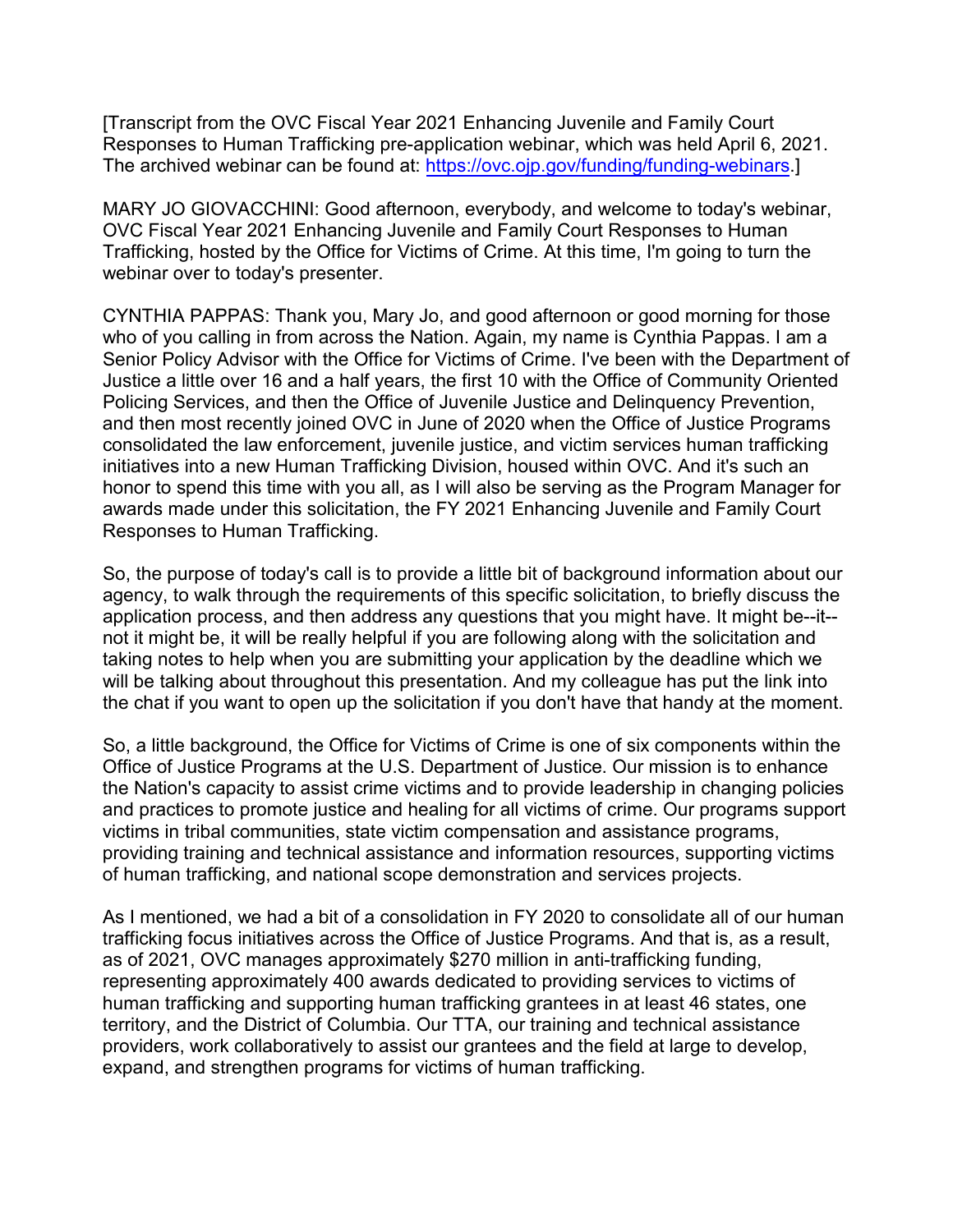because it is new to OVC. This is the first time this solicitation is being offered. This is the award expected to be made by September 30th, 2021. These are 36-month awards So, you are all here about this program which I'm--again, I'm really, really excited about FY 2021 Enhancing Juvenile and Family Court Responses to Human Trafficking with the beginning October 1st, 2021.

 family courts, who are victims of human trafficking crimes or who are at risk for trafficking due to past or current crime victimization. These programs should seek to increase This program furthers the Department's mission by combating victimization including human trafficking. This solicitation provides funding for organizations to develop or enhance programs to identify and provide services for youth in contact with juvenile and awareness and identification of sex and/or labor trafficking involving youth by educating court stakeholders and through community outreach efforts.

There are two categories for applicants to apply. Category 1 are program sites. And Category 2, we will select one training and technical assistance provider to support the Category 1 project sites. I'll be talking about all of these--or both of these in detail today.

And here is a list of entities who are eligible to apply and you'll see it is quite inclusive. Please reference the solicitation for information on eligible applicants. And know that we will consider applications under which two or more entities would carry out the federal award, but it's really important to note that only one entity may be the applicant. So, as you apply, if you have other proposed subrecipients or subgrantees but the applicant must be the entity that will have primary responsibility for carrying out the award, including administering the funding and managing the entire program.

 This program supports, again, the efforts of juvenile and family court judges to develop, incidence of human trafficking re-victimization and other associated crimes. This program expand, or enhance programs through multi-agency collaborations in order to increase the identification of youth victims of human trafficking crimes. This includes sex or--and/or labor trafficking or youth who are at risk for human trafficking due to past or current crime victimization, including child abuse and neglect. Secondly, to provide comprehensive, trauma-informed, supportive direct services for these youth identified, and to reduce the also seeks to increase awareness and identification of sex and labor trafficking involving youth by educating court stakeholders and through community outreach efforts.

 jurisdiction. To further prevent involvement in the justice system as potential re-The goal, as I've mentioned, is to develop, expand, or enhance these programs through the use of screening and assessment protocols and processes these project sites will identify and provide services to potentially youth victims of human trafficking who come into contact with the juvenile and family court due to a variety of reasons to include delinquency, abuse and neglect, divorce, child custody, and other matters under court traumatization, these youth victims of human trafficking will be offered specialized services in order to meet their specific treatment needs. Project sites should also seek to increase awareness and identification of sex and/or labor trafficking involving youth by educating court stakeholders and through community outreach efforts.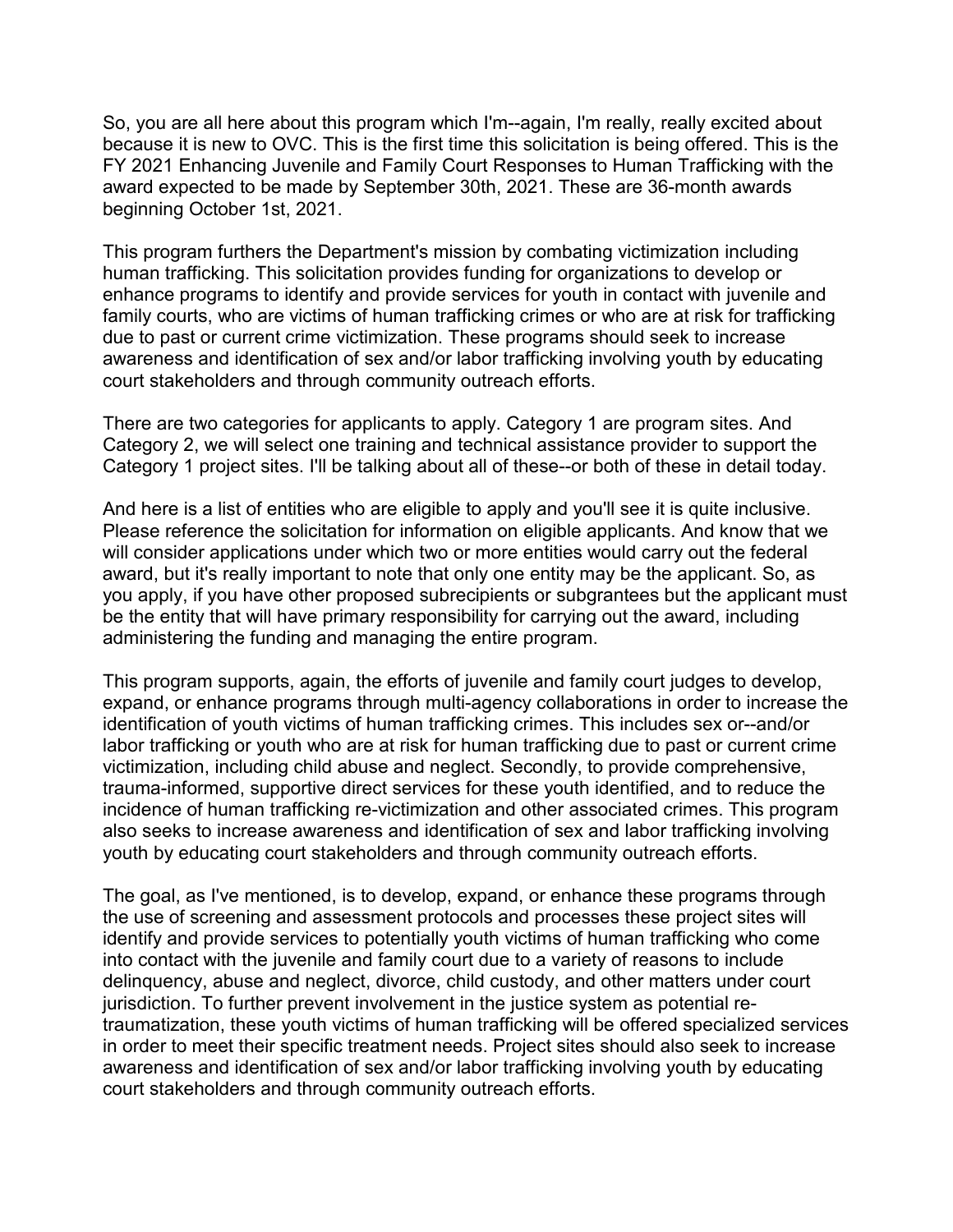support, education, employment assistance and community engagement. These program models should include a plan for how services will be provided to the identified youth in an So, Category 1, project sites will implement screening and assessment protocols, as I've just mentioned, develop or expand intervention models to provide direct services and/or diversion programs for these youth. These program models should meet the treatment needs of eligible youth by identifying mental health and substance use needs, establishing linkages and referrals to community-based direct service providers and ensuring appropriate aftercare services are available. This can include family reunification, housing individualized and timely manner.

 and their caregivers. Another objective is to provide trauma-informed care through a multi-disciplinary team that includes multiple systems of care and community-based organizations. Your partners could and should include judges, law enforcement, prosecutors, juvenile defenders, probation staff, victim service providers, social workers, survivor advocates, and the youth

Another objective is to increase awareness and identification of sex and/or labor trafficking involving youth by educating court stakeholders and through community outreach efforts.

And you'll be required to participate in an annual peer-to-peer learning opportunity hosted by the OVC-funded training and technical assistance provider under Category 2 of this solicitation.

 outcomes for Category 1 program sites. This TTA will include peer-to-peer learning across enforcement officers, prosecutors, juvenile defenders, probation staff, victim service So, Category 2, our TTA provider will implement training and technical assistance that supports the application of best practices, enhances collaboration, and improves multiple system stakeholders including, not limited to, as I mentioned earlier, judges, law providers, social workers, and survivor advocates.

 lessons learned from this project at a national level. Also, to plan to host an annual peer-Category 2 applicants should also plan to develop and disseminate best practices regarding sex and/or labor trafficking involving youth, effective court innovations, and to-peer learning opportunity for the selected Category 1 sites.

So, for Category 1, we will expect that your deliverables to include services measured by quarterly service hours or units delivered, type of service, and other key data points. And these will be through quarterly performance measure reports. You'll also be required to submit semiannual progress and quarterly financial reports.

 reports. Similarly, Category 2, your deliverables will include TTA delivery measured as training and technical assistance activities taking place within the reporting period and other key data points. Also, be required to submit a semiannual progress report and quarterly financial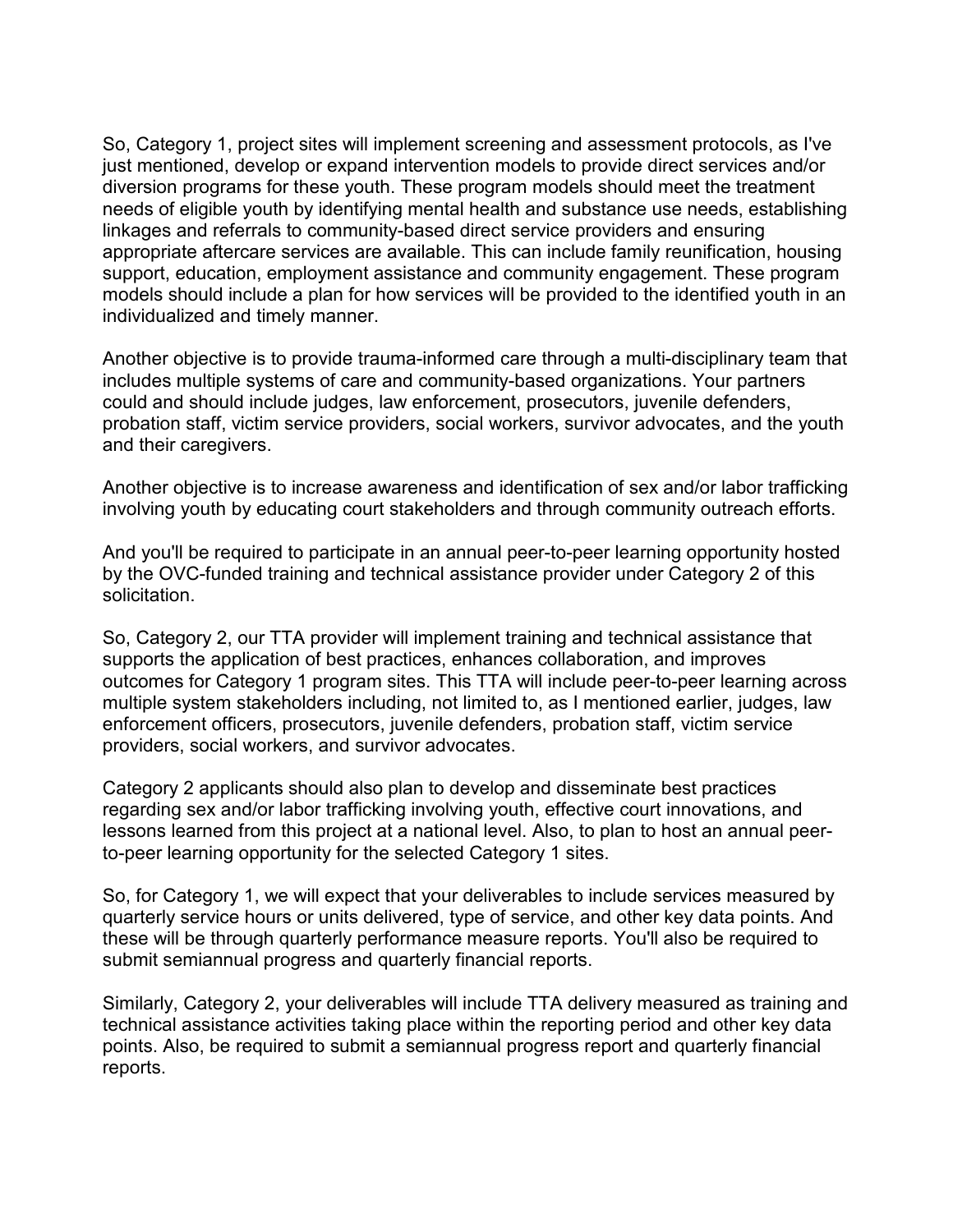process will be competitive. We have funding for four sites. And, again, this funding is So, \$450,000 across the length of the award, not annually. So this funding, while it is exciting and it is new, is quite limited and the application limited. All awards are subject to the availability of appropriated funds. So the--for the project sites, we plan to make up to four awards of up to \$450,000 for a 36 month project period. This project period will begin October 1st, 2021 and it's really important and I've- we've dealt with this in a few questions and concerns, as you're applying and thinking of your budget. This is \$450,000 across the length of the award. It is not \$450,000 annual.

For Category 2, we will be making one award, one training and technical assistance provider up to \$600,000 to support the project sites in Category 1 throughout the length of their award. Again, this is a 36-month project period, beginning October 1st, 2021 and this amount is \$600,000 across the length of the award, not annually.

 cooperative agreements, this means there'll be substantial involvement between our provider and will be working closely with all of you who are selected in the performance of Both Category 1 and Category 2 awards will be made as cooperative agreements. And within our funding solicitations, we do cooperative agreements or grants. And as agency, the Office for Victims of Crime, and you, as the recipient, during the performance period. I'll be serving as the program manager across Category 1 and with the TTA the program. If you are interested in more information about the differences and definitions as it relates to grants and cooperative agreements, please see the OJP Grant Application Resource Guide.

 Okay. So now we have a better understanding of the intent of the program and hopefully you have the solicitation open in front of you with notes. So, let's jump in to how to apply for this process. And the link just went into the chat, so you can open that up as well.

 receive consideration for funding. Proposal Abstract--excuse me, take a drink of water, the So, these are the elements that must be included in the application submission to meet just the basic minimum requirements. And this is really, really important just to get through the initial stage to get into peer review, the basic minimum requirements must be met to Proposal Narrative, and the Budget Worksheet to include the Budget Narrative. I'm going to go through each one of these in detail so you have a clear understanding of what the expectations are just to get this through the front door of the process.

 So, the Proposal Abstract should be no more than 400 words summarizing the proposed will benefit from the proposed project. This will be completed in the JustGrants Web-based project, including primary activities, projects, and deliverables, the service area, and who form. That's quite simple and keeping it, again, to that 400-word requirement.

 12-point font, Times New Roman is preferred, have no less than one-inch margin, not to exceed 15 pages. The pages should be numbered, and this will be submitted as an The Proposal Narrative, which I'm going to get into in a lot more detail about the sections with that, but just the format alone, keeping this in mind, must be double-spaced, use a attachment in JustGrants. And, again, it's really important to adhere to the proposal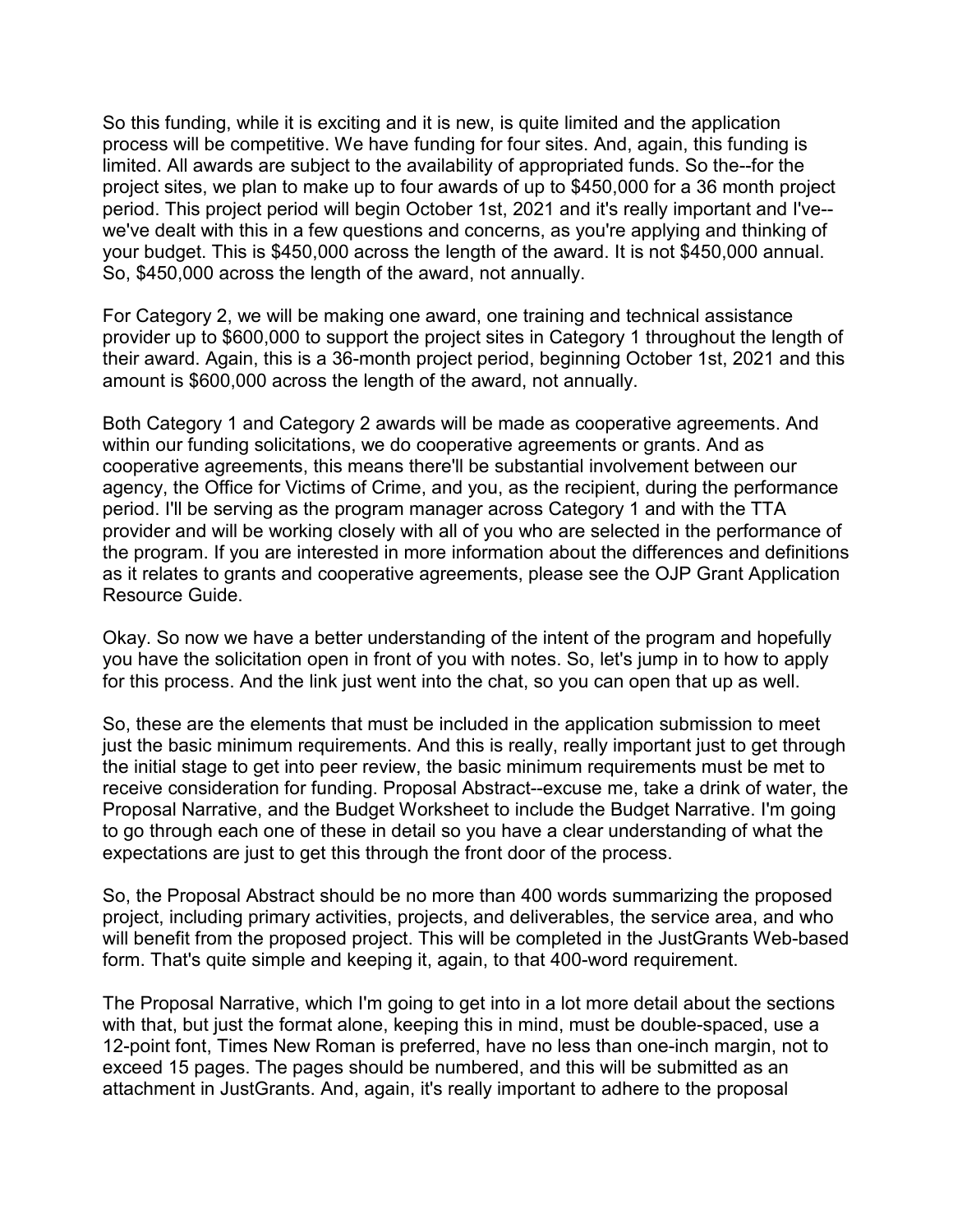narrative fails to comply with these length requirements, we could consider such narrative formatting requirements. Again, this is--there's limited funding, we can only select four and these are things that will be taken into consideration. If the proposal noncompliance in peer review and final award decisions.

 So, there are four sections that have to be addressed within the proposal narrative; I'm going to cover in detail in the next couple slides.

 Juvenile Family Court Systems for victims of child trafficking or at risk of child trafficking. demonstrate the size and scope of the problem, and document the effects of the problem The Description of the Issue. You should briefly describe the nature and scope of the problem that you plan to address with this funding. For example, the prevalence of child sex trafficking or labor trafficking and the specific needs of youth in contact with the So, what you're seeing within your jurisdiction and the ability to increase awareness and identification of child trafficking by educating court stakeholders and through community outreach efforts. You should do data to provide evidence that this problem exists, on the target population and the larger community. Please, any data or research reference in the narrative should include information about the source of the data. Please use citations. Describe the target population and any previous or current attempts to address the problem, describe any research or evaluation studies that relate to the problem, and contribute to your understanding of its causes and potential solutions. Again, we expect that you review the research literature, but also do not exclude unpublished local sources of research or evaluation data to help us better understand how you are describing the issue within your local jurisdiction.

 Design and Implementation. Please detail how your project will operate through the problem. We encourage applicants to select evidence-based programs--practices for their resources. If you have cash or in-kind from local sources to support the project, include duration of the award, which is, again, 36 months. funding period, which [is] 36 months, and describe the strategy that you will use to achieve the goals and objectives identified in the previous section in your description of the programs. You should also include in this section details regarding any leveraged them here. And then it's important for us to see any plans that you have for sustainability beyond the grant period. You should submit a realistic timeline or milestone chart that indicates the major tasks associated with the goals and objectives for the project. Please assign responsibility for each and plot completion of each task by month or quarter for the

 subgrantees that you'll use to implement and manage this effort, highlight any previous experience implementing projects of a similar design or magnitude. If you had Capabilities and Competencies. Tell us about yourself. You should describe your experience, the capability of your organization, if you're going to have any contractors or experienced managing subawards, if you're going to be using subrecipients, include details on your systems for financial accountability. Your management and staffing plan should be clearly connected to the project design described in your previous section and describe the roles and responsibilities of project staff, and explain the program's organizational structure and operation. Please include an organizational chart showing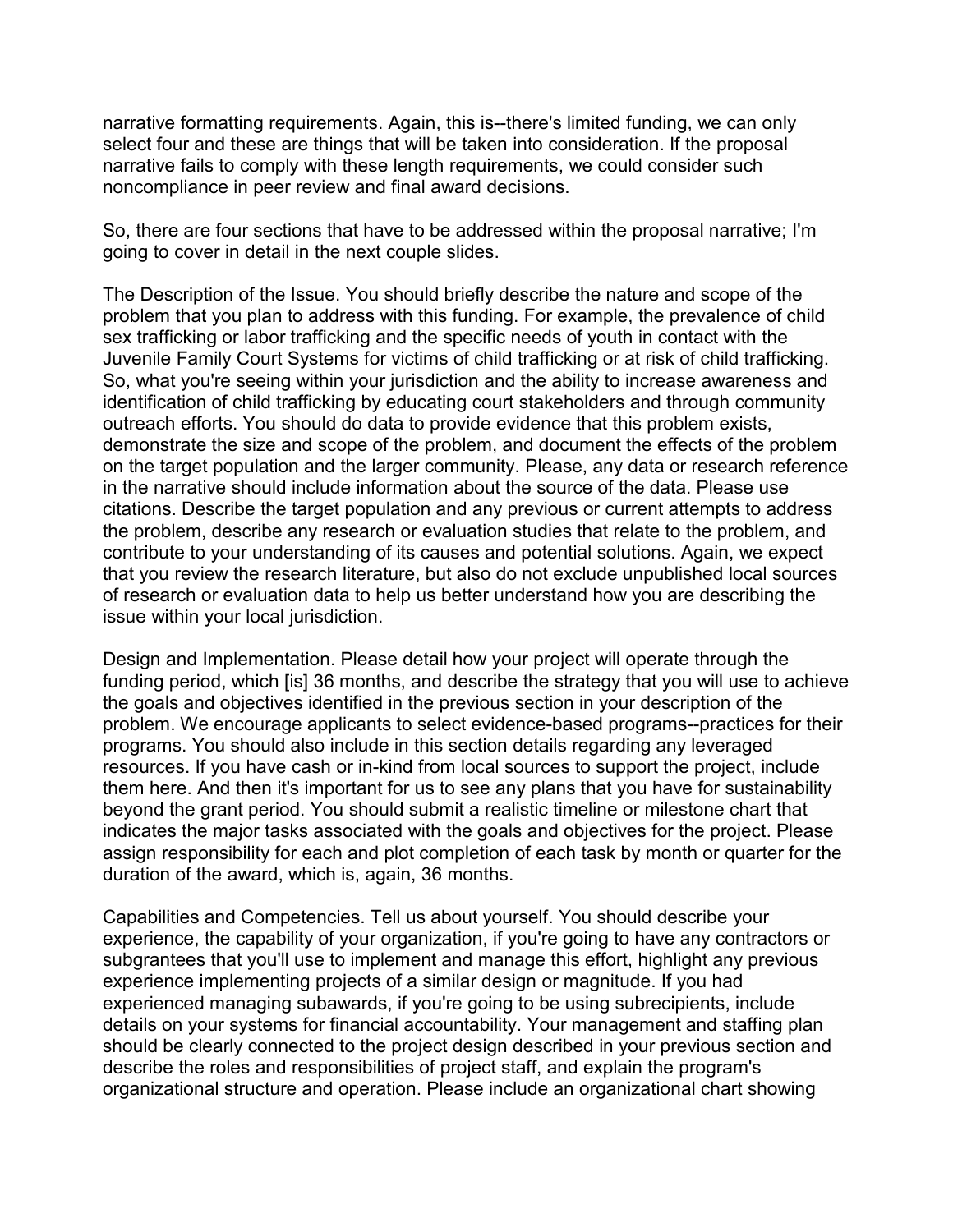manages subawards, if there are any, and the management of the proposed project for how your organization operates, who manages the finances, how the organization funding.

 that you will be required to submit and that you have an understanding and a plan in place Now we will be asking for data collection but not to be submitted with the application. In this section, what we need to see here is, what is your plan for collecting the data performance measures required for this solicitation? And then just--and description of the qualification of the key staff will be responsible for collecting the data and reporting the performance measures in JustGrants. Again, you're not required to submit performance data with the application, just performance measures information is included as an alert and you can tell us who will be collecting that data that we will be requiring, if you are awarded.

 We ask that you break out all cost reflecting the 36-month total of the project activity. And Application Resource Guide for details on the budget. That's really important to get in are looking for, for each of those categories within the budget detail worksheet and what So, the budget worksheet and budget narrative is now a web-based form in JustGrants. you can see the budget preparation and submission information section of the OJP Grant there and take a look at how all the details and questions that you might have on what we to include in the narrative. This does include information on proposed subawards; proposed procurement contracts, if you're using those; pre-agreement costs; and there's a lot of information within that budget narrative link on Grant Application Resource Guide, as well as the DOJ Grants Financial Guide, which is also available and gives tremendous resources and input as you are developing your budget which, again, will cover the 36 month time period of the award.

 There's a couple that I will just highlight because they are significantly important. The SF- 424, the first one up there, the first bullet is a required standard form that's used a cover sheet for submission of pre-applications, application, and other related information. This is is the Disclosure of Lobbying Activities, which is in the second column. All applicants must Okay. This is a long list. This is a tremendous amount of information on this screen and it links to all of the other documents that may or may not be included. You'll see the ones that are mandatory do not have if applicable; the ones that have if applicable after the bullet, then you know that it is only applicable--it's only relevant if it's applicable to you. really important to get into [Grants.gov](https://Grants.gov). There's also the lobbying form, the SF-LLL, which disclose the existence or non-existence of lobbying activities by completing and submitting form SF-LLL. And the SF-424 and SF-LLL will be submitted in [Grants.gov](https://Grants.gov).

 If you're submitting a joint application as described under eligibility, remember, as I you'll be working with as partners. Those applicants should provide a signed and dated letter of support of memorandum of understanding, again, for all key partners within this mentioned earlier, only the one entity is the applicant, but you can have subgrantees that project.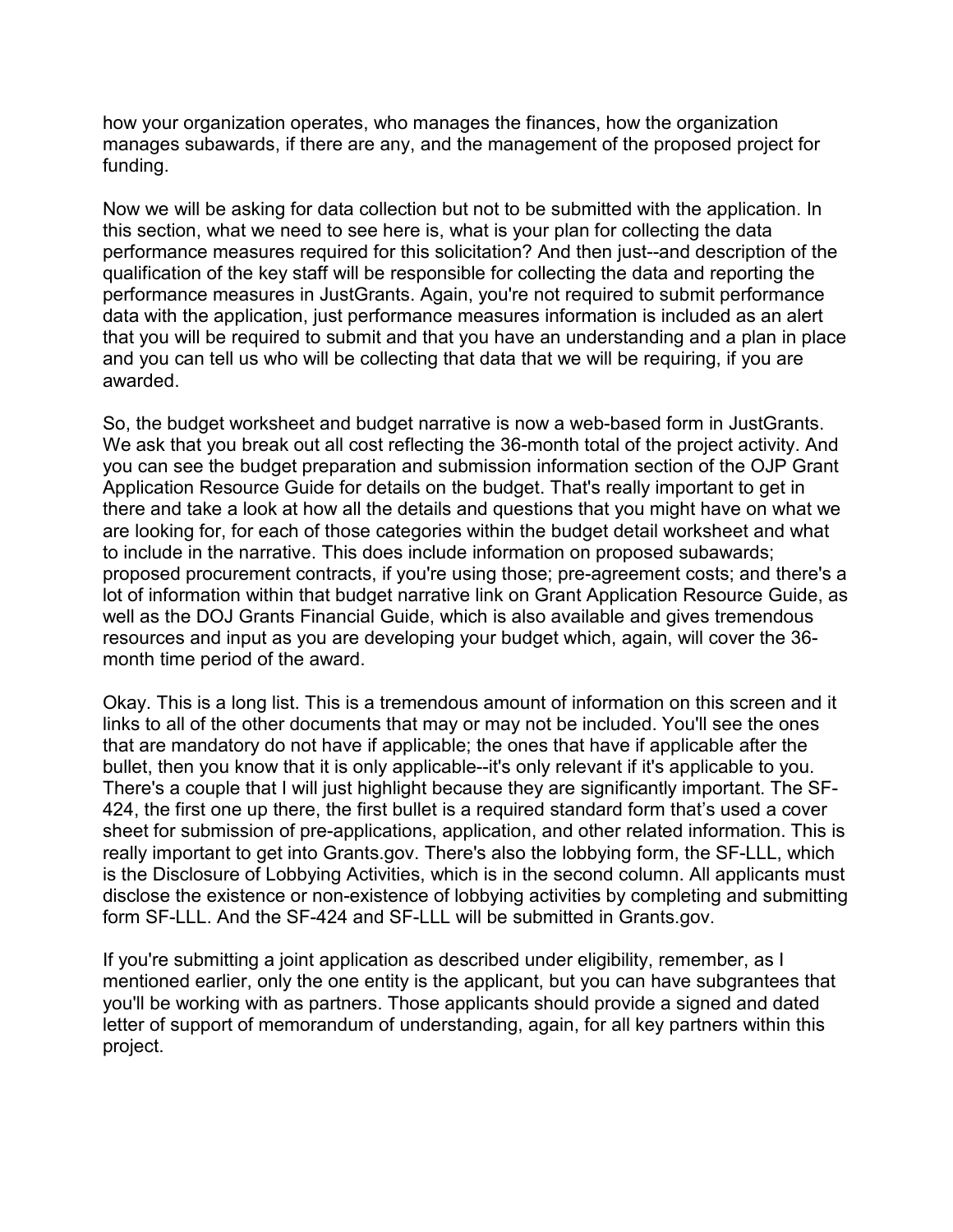include the federal or state funding agency name, the solicitation name or project name, If you have pending applications or active awards as described above, so if you have already applied for something similar from another federal agency as the program that you're submitting this application, we need to know that as well and--in writing that within the last month, that there are pending or active awards that are ongoing. And if so, to the point of contact information at the applicable funding agency.

 Another highlight of interest on this list--and there's a check sheet at the end, and this is all submitting process. within the solicitation, so going through each one of these and determining what you need to submit will be really important. We do ask if you disclose, if you are designated as highrisk by any other federal grant-making agency, that that is disclosed with the application. Those are some of the main highlights of those. But use the checklist in your review prior to submitting your application. Look through each one of these and checkmark if they are required for you and if they are included. That'll be important as you go through the

So now, you have an understanding of the intent, what forms that you'll need, and this is-this is a new application process, so for those who have previous awards through Office of Justice Programs, we have recently transitioned to JustGrants. We had a Grants Management System, so we went from GMS to JustGrants just in October, and there's certainly been some transitioning points to that, and this will be the first time that we're taking in solicitations through this process. So, I'm going to send you a lot of information on training and resources through JustGrants, who can help you every step of the way.

 to submit, and ongoing training materials, job aids, and other resources. As you become selected and become one of our grantees, this will be your go-to source for all information, about 90 minutes, and the same content will be covered in each one, with time set aside And this is it right here. So JustGrants our JustGrants operating system, there's tremendous amount of training materials posted on the application submission page, which I know is going to go up in the chat in a second. And I strongly recommend--give me a minute here. That you attend one of the remaining sessions on how to submit an application. There's one April 8th, and I know that that's--these are both coming up really quickly but April 8th and April 12th. There are also recordings of previous webinars, so if you cannot make either of these two on this slide, you can go to a previously recorded webinar that'll take you step-by-step on how to submit an application in JustGrants. And then this will take the steps for applying, how to find DOJ funding opportunities, additional DOJ funding opportunities, how to apply for funding using JustGrants, how JustGrants roles and their responsibilities and required actions, how to navigate and use JustGrants JustGrants. These sessions, the ones coming up, as well as the recorded webinar, is questions and answers. So, the good thing, if you can register for the ones that are coming up, there's opportunities to ask live questions. But the registration is limited. So please, if you are interested and available, for those that are on screen now, register at your earliest.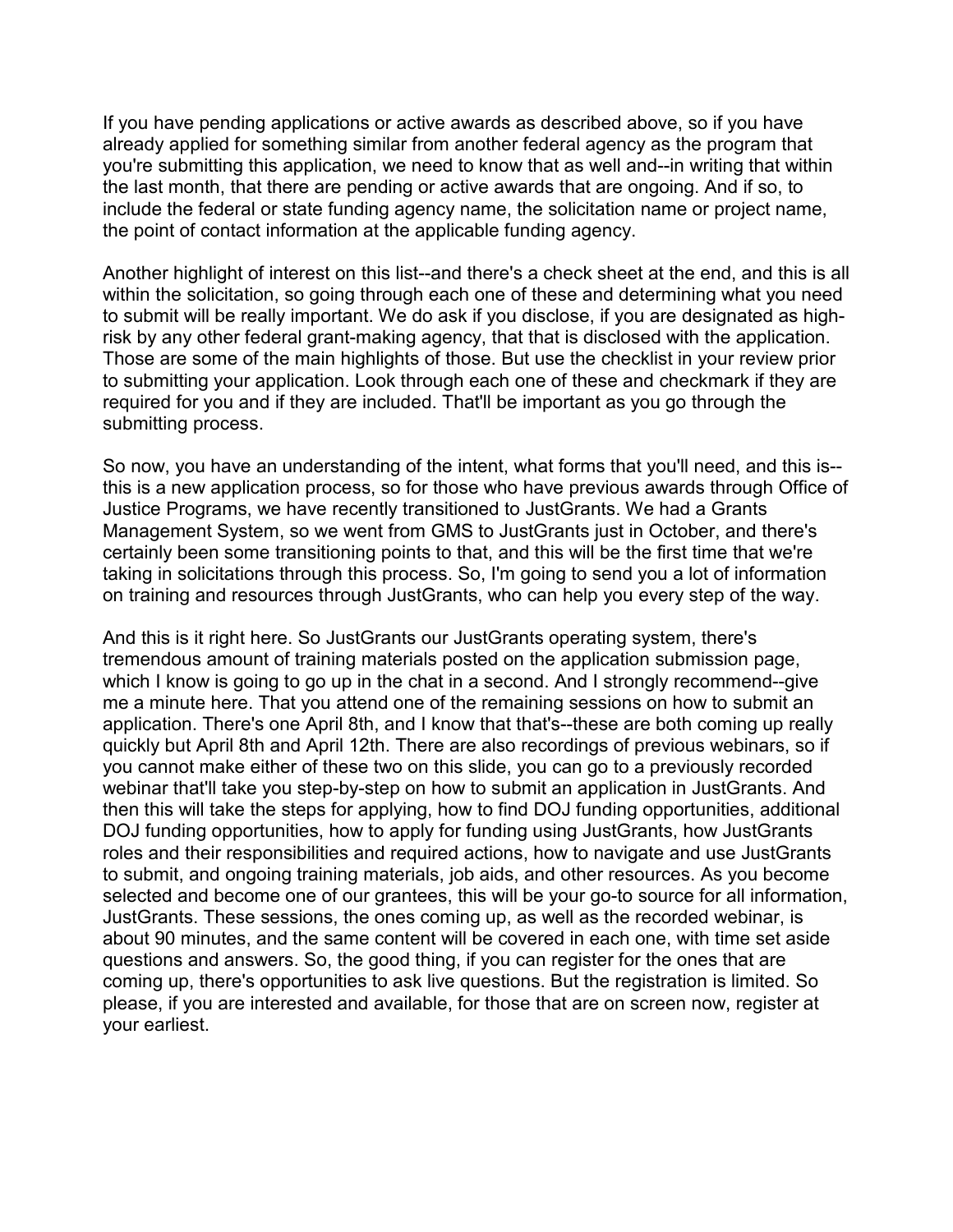So, as you're preparing to submit, please review the applicant submission checklist for all necessary steps to complete. This is a two-part process, which I'm going to get into in a moment.

 often, as we have updates on--if you've applied for other funding, or even this one, we've And again, here are links to all of our JustGrants training and resources. I also recommend that you bookmark the JustGrants Training Page for updates and check that had some postponements, and whether we were releasing it, and our dates have changed from the beginning of when it was originally released. So, it's really important to kind of have that bookmarked and to go back and check early and often to see the solicitations that you're interested in, as well as updated training.

 year. So, we--you as applicants will submit the SF-424 and the SF-LLL, the lobbying have to be registered in [Grants.gov,](https://Grants.gov) so you'll need to obtain a Data Universal Numeric renewal. So that [Grants.gov](https://Grants.gov) website, that's up there now, hopefully in the chat, yep, so and the forms that you need to submit. Again, the 424 and the LLL, this is the first step of Okay. This is the two-part process. This is what's really different from what it was last forms, which I mentioned previously in [Grants.gov](https://Grants.gov) at this website. In advance of that, you System, the DUNS number, and System of Award Management, a SAM registration or fast, in the chat box now, that'll take you step by step on how you need to get registered, this process to get into the application process.

 considered timely, your application must be submitted by the application deadline using, [Grants.gov](https://Grants.gov) that you--your forms were in successful and timely. So, I've often--always, you can correct it and get that back in before that deadline for this solicitation. So, if you The second step is submitting the full application, including all of the attachments that we've just discussed in JustGrants, and that's at [JustGrants.usdoj.gov.](https://JustGrants.usdoj.gov) Now, to be again, [Grants.gov,](https://Grants.gov) for those two forms. And you must have received a valid message from urge you to submit applications at least 72 hours in advance prior to the deadline just to allow time for you to receive a validation, or if something had happened, if there had been a glitch, or something was missing, if you receive a rejection notification from JustGrants, can bookmark and put on your calendars a couple days in advance to really make sure this process has started, this will give you a little wiggle room to fix any errors or any rejection notifications.

We do also have on the link in the very bottom the How to Apply section in OJP Grants Application Guide that can step by step through this.

 applications for funding. It is a lot of information. I know this at this point. It might be And so that is, again, the--just to help your applicants to prepare and submit to OJP overload, but stick with us.

 And this is a list of other important websites that I've mentioned in some of the parts of this presentation. It's also throughout the solicitation. They might be really helpful resources as you prepare your application. There's a link to my agency's office, the [Office for] Victims of Crime. We've mentioned throughout, and it's been put in the link several--in the chat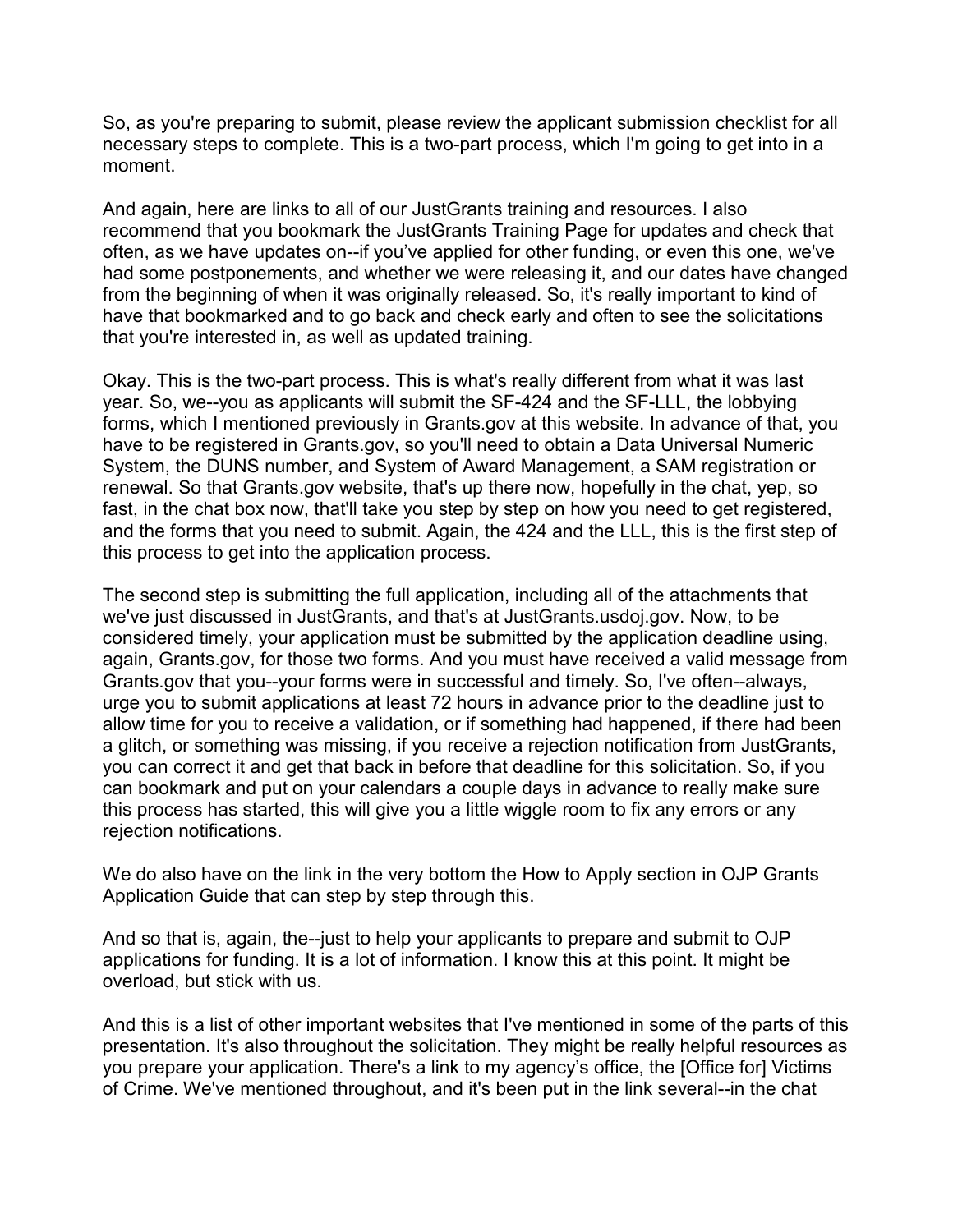the application process. So, I'll let that sink in, again, a tremendous amount of information. box several times the Grants Financial Guide, JustGrants, and [Grants.gov,](https://Grants.gov) I would get on there today and really start looking at what you need to do in preparation just to submit your application, same with the Application Resource Guide. Our OVC Training and Technical Assistance Center, this is--will be for ongoing resources across a variety of victim service topics that can support you and your community. The Grant Performance Measure Reporting, as you're thinking about reporting--once you are funded, this will be another resource for you. And then our OJP Resource Center will help also in any part of And these are all--these are all going to be available on this recorded website. If you want to copy and paste from the chat, I know my colleague is putting them in there, as I'm saying them, they're actually going up prior. So, if you want to copy, paste, this resource will be available also on the OVC website shortly. This recording will be.

 requirements may address that at OJP Response Center. So, as you're going through this Now, the--those are the websites. These are the direct phone numbers and emails for [Grants.gov,](https://Grants.gov) JustGrants, and then any technical assistance with the program requirements. If you have questions that I don't address today, the Technical Assistance with program and you're showing this out, and you have a question programmatically, you know, what did we mean by, you can contact them at any point via phone or via email to ask your programmatic-related question.

Full application questions. How do you submit the full applications? Those will go to JustGrants.

 up, just for a quick second, because these really will be your lifelines in--on getting you to And then direct questions for the SF-424 and SF-LLL is [Grants.gov.](https://Grants.gov) I'm going to leave this the deadline. These will be your phone a friend. And that's also in the chat, thank you.

 So, these are the dates, these are really important dates. As I already mentioned, if you can attend the submitting an application session, I think we got the two coming up within the recording. Your SF-424 and your lobbying form must be in [Grants.gov](https://Grants.gov) by April 16th. need to be, so that you can get those two forms in by April 16th. the next week. They are recorded. You can still get on that JustGrants website and view That date's coming up pretty quick. So maybe today, next couple days looking at [Grants.gov,](https://Grants.gov) making sure you're registered, making sure you're in there in all ways that you

And then once that's done, the full application must be submitted to JustGrants on April 30th, 2021 by 11:59 p.m., Eastern Time. So those are the important dates that should be starred in your calendar.

 questions. Those will very likely be filtered to me. I'll be answering them anyhow, so don't feel in this moment that you have to ask all of your questions or that this is the only And, again, I appreciate you taking the time, your interest in this program. I am so very excited about it. I'm happy to take any questions now. I know that I just gave you a tremendous amount of information and links and resources. Know that if you--there are questions that come up, you can go to the OJP Resource Center with any programmatic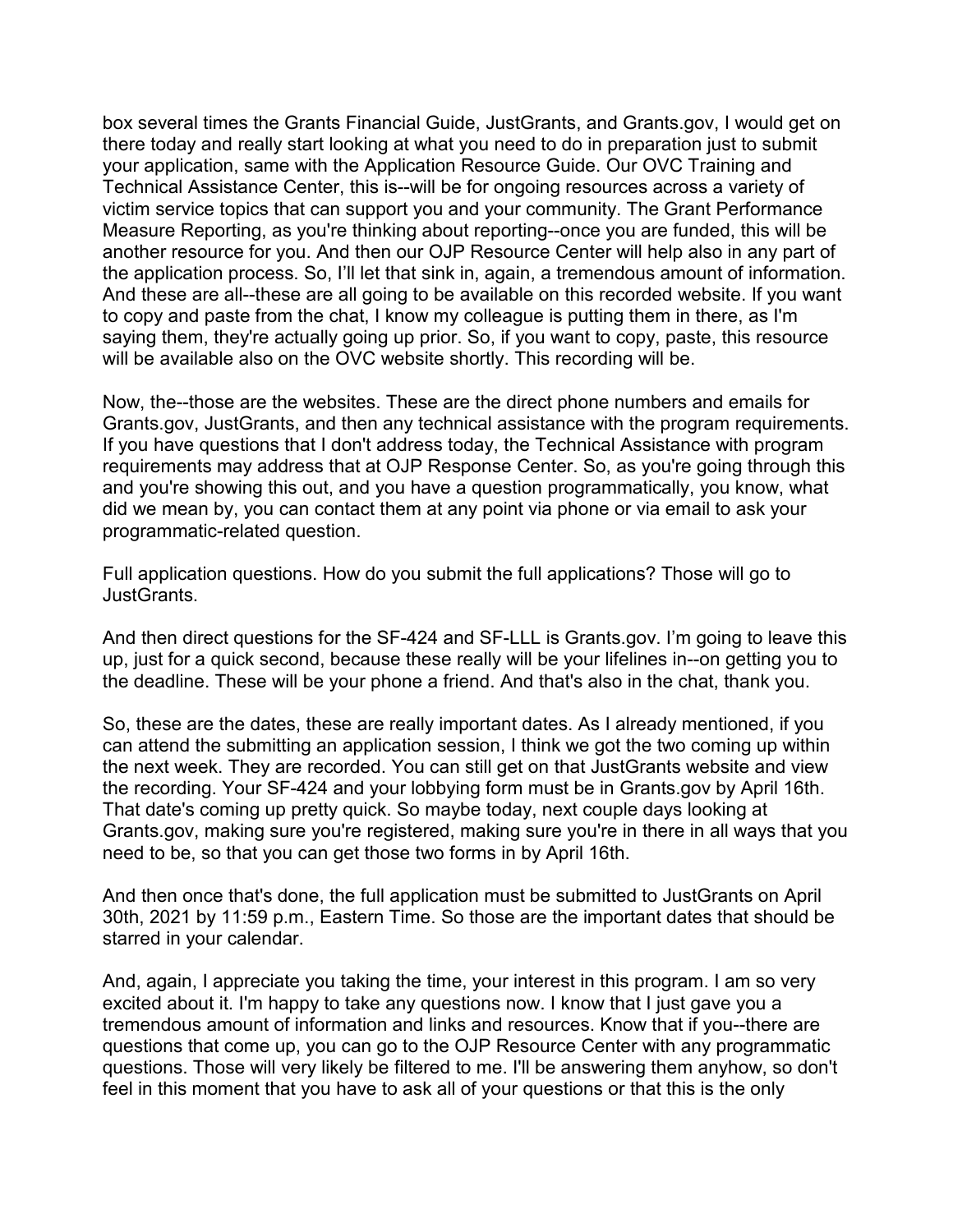opportunity to have your questions addressed. But I'm happy to pause and take any questions that you might want to put in the chat box.

MARY JO GIOVACCHINI: One…

CYNTHIA PAPPAS: April 30th…

MARY JO GIOVACCHINI: I'm sorry, Cynthia.

CYNTHIA PAPPAS: I'm sorry?

MARY JO GIOVACCHINI: I just wanted to give one reminder to the attendees, to please submit the questions in Q&A and address them to all panelists, so that we do not miss any.

CYNTHIA PAPPAS: So, a couple questions on the April 30th is the closing date.

That is the truly the drop-dead date to get into JustGrants, April 30th, 2021 by 11:59 PM, that application has to be in JustGrants. So remember, the first step is getting the forms into [Grants.gov](https://Grants.gov).

 formatting for tables. And there are some formatting that I will be quite honest, there's a question about

JustGrants has, for tables for the timelines, you can submit--there's a format in there. You can also include all tables and timelines as an attachment, and at this point it would be my recommendation.

Okay. My apologies, my Q&A box just disappeared and opened up.

a chart?" Okay, the organizational chart is required and the question--There's a question in the chat box, "Is organizational chart required or is it okay to describe the roles rather than having

Yes, we do require an organization chart and you can send them as an attachment that does not take away from the 15-page requirement.

system." Question in the chat box, "Does the project have to serve youth at risk or survivors of trafficking? Does the project have to only serve youth at risk or survivors of trafficking also have court involvement or they may serve individual identified as high risk--" sorry, my question box keeps disappearing on me. Okay. "So the focus is on high-risk survivors who are also high risk for penetration, the courts through child welfare and juvenile justice

 are at risk for penetration into courts through the child welfare system. Yes, this project No, they do not have that court involvement. This can be those who are at risk and who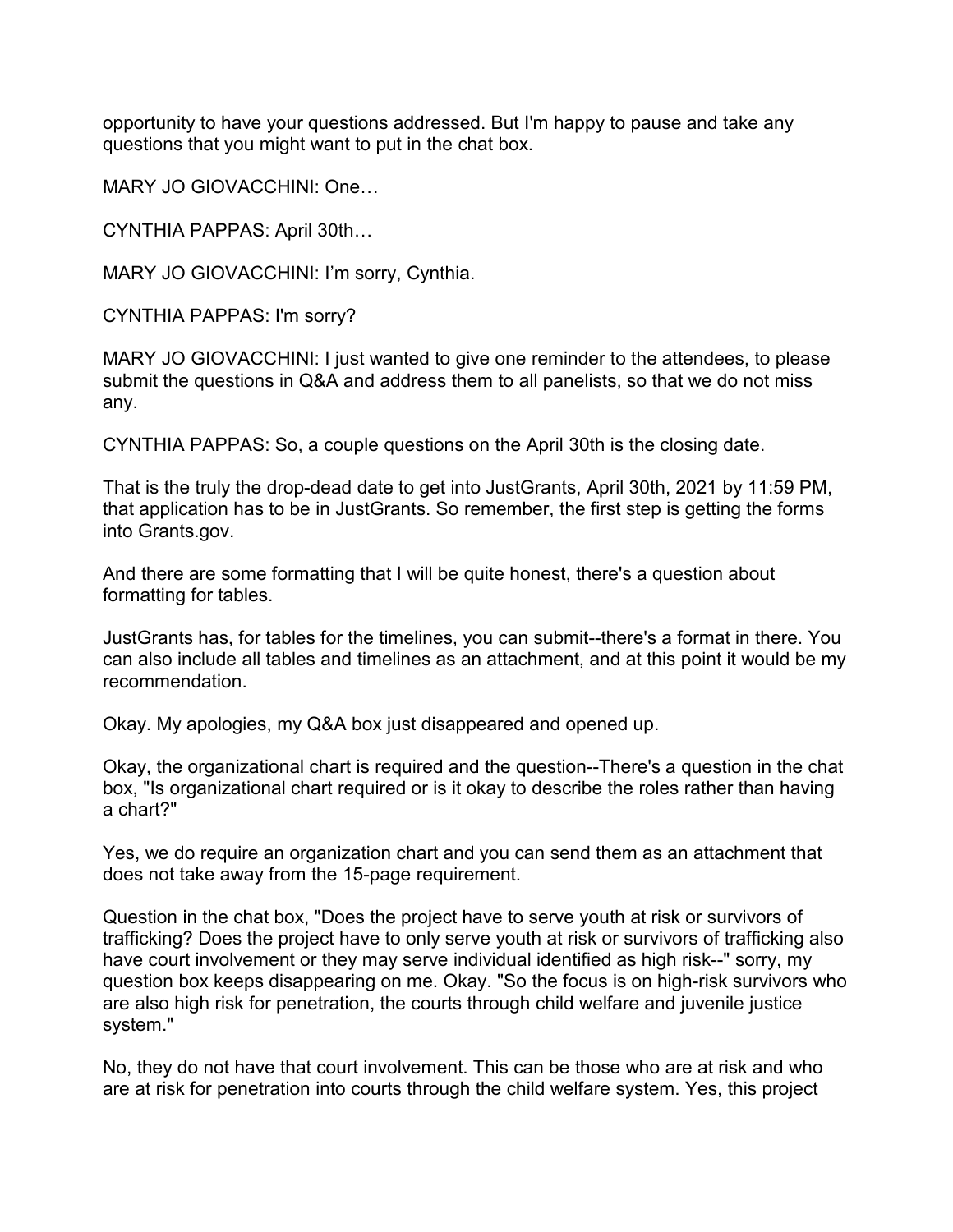can serve both of those. So, to answer that those who have involvement or at risk through child welfare and the juvenile justice system.

"Are there any common mistakes or error applicants make?"

Really it's--the fact that you're here is great because this is kind of stepping you through. So the questions in the chat was "are there any common mistakes."

 solicitation. Most of the mistakes are those that cut people out at the basic minimum most of the common mistakes are just not following all the directions. And it really is just following line by line everything that you are required to do on the requirements, not following the guidelines, not filling out, so that is--and the intent of solicitation. If your program meets the original intent of what this legislation is providing,

I do have a specific question about an applicant's ability. I'm going to respond to you directly. And for my colleagues, just making sure I didn't miss any questions as I'm scrolling through and my--it keeps shrinking. So just if I've missed any, please feel free just to ask them directly to me.

 responded to directly, but there is a question here about the 25% match. Would you like MARY JO GIOVACCHINI: Hi, Cynthia, it's Mary Jo. I'm not sure which question you just me to read that?

CYNTHIA PAPPAS: Yes, please.

MARY JO GIOVACCHINI: "Are there any limitations to the type of in-kind services that are allowable for the 25% match/cost share?"

 CYNTHIA PAPPAS: Let me find that direct answer. No, there are no limitations other than primary that in-kind cannot be used to hold beds. And by that we mean grantees may not hold beds in a housing facility by charging across to the grant and keeping them empty until the victim needs a bed when other victims need access to the bed, as this may be applicants should not propose primary prevention activities under this program. So, this is same stipulation as the applicant the allowable and unallowable costs, so following that the unallowable costs that are listed within the solicitation and those really are three considered an unallowable contingency payment. No cash or non-cash stipends or incentives may be paid to victims to encourage their participation and services. And to support victim service programs. So those matches, that would have to be under the within your application and how you're going to budget that.

 And I answered the participant who had a question about the--being a direct owner and whether they were--could be eligible to apply, I responded to directly.

 have a few more minutes left on this call. So, I don't think I've missed any at this point. I'll give everyone a few more minutes. We do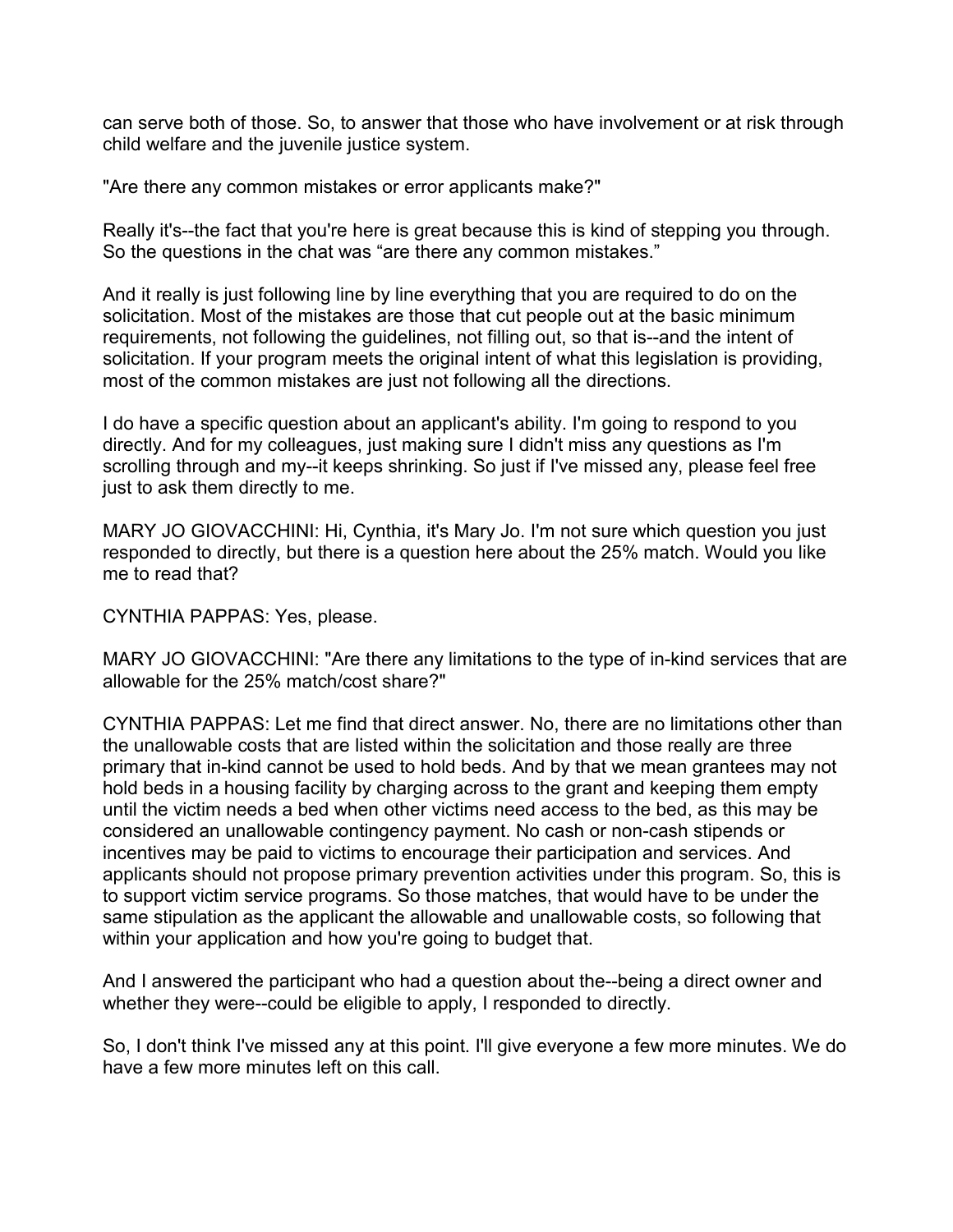MARY JO GIOVACCHINI: I don't believe you responded to this one, but I apologize if I'm incorrect. "Is there an--is the organizational chart required? It can take up a page or is it okay to describe roles than--rather than having a chart?"

CYNTHIA PAPPAS: Yes. I did answer that.

MARY JO GIOVACCHINI: Okay.

CYNTHIA PAPPAS: And you can--we do require the organizational chart. It can be submitted as a separate attachment so it won't take against the 15 pages limit.

MARY JO GIOVACCHINI: And we did get another question that came in. "I have a meeting with the assembly woman." Oh, never mind. It was just a statement that they had to leave. I apologize.

CYNTHIA PAPPAS: Well, I do appreciate the last comment. "'This has been wonderfully informative,' said this participant." So, thank you.

MARY JO GIOVACCHINI: That's great. That's the purpose, right? That is…

CYNTHIA PAPPAS: No, I hope so and it's a lot of information, there is a lot and that's why we really do appreciate people taking their time to go through this. Because this is not an easy process and that's why it is as competitive as it is.

MARY JO GIOVACCHINI: Let me see.

CYNTHIA PAPPAS: Alright, well I won't hold people. I'm happy to let--give everyone seven and a half minutes back to their day, if you would like to shut it down now.

MARY JO GIOVACCHINI: Actually, one more came in. "Are there any resources that you can suggest for agencies or organizations that are newer to applying into OVC Grants?"

CYNTHIA PAPPAS: Yes. So, get on our website. This was--so if you go directly to our website and put that in the chat as well as the OVC Training and Technical Assistance Center. So, they are funded by OVC and you'll see a lot of the support that they give to grantees as well as non-grantees. So, we fund the OVC Training and Technical--OVC TTAC is what we call it. And there's a tremendous amount of resources, whether you are a grantee or just serving in the field that I cannot speak more highly of. One of the resources is our Understanding Human Trafficking. It's a five-part module. It's free to the public. You can take it into your communities. It's a great education and awareness of human trafficking. And it is basically--it's a 101 to help educate communities and what they're seeing. But if you get on the site, and on OVC TTAC, you'll get a greater sense of what we fund, where our funding comes from, what we are seeking to do, our mission, it's all there, and I can pop that into the chat now. And you can look--also on our site, taking a look at--sorry, I can't multitask. You can look at previously fund--so you can go in and you can see where OVC funding. And there's currently open funding and then what we funded